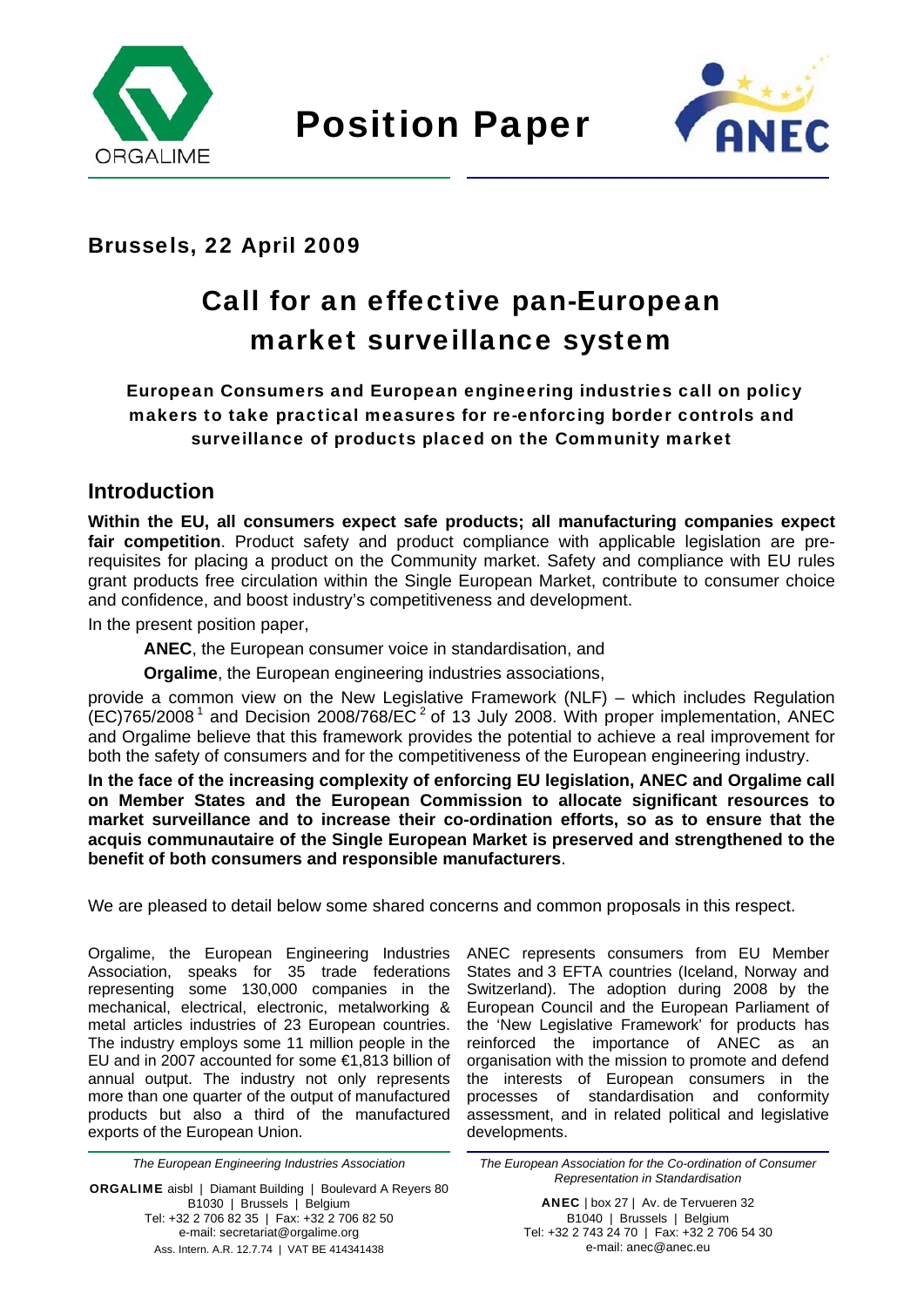## **Position**

ANEC and Orgalime believe that there is an urgent need for governments to take immediate measures and for policy makers to plan the streamlining of European legislation against the model laid down in the New Legislative Framework.

#### **Call for immediate measures**

The rule should be simple: a product which is on the internal market must respect all European legislation. No more, no less.

Therefore ANEC and Orgalime call on Member States of the EU/EEA to:

- **Commit the necessary resources** both in terms of staff and funds to enable them to fulfil their obligations as public enforcement authorities. Such resources are especially needed for tracing products and market operators; for carrying out administrative checks and physical controls against the applicable set of EU laws with support of the related available harmonised standards (EN); for the funding of information campaigns and for supporting co-operation with consumer and trade associations in order to improve local best practices of market surveillance.
- **Commit to a co-ordinated approach to market surveillance**, based on available harmonised European standards (EN), for evaluating the risks to the safety of consumers and other users, to the environment or to another core community interest specified in European legislation. In this respect, authorities should participate systematically in the related standardisation activities in order both to contribute their expertise and develop an understanding for the results of standardisation. In case of carrying out physical tests on products in the framework of market surveillance activities, Member States should check products against European standards as referred to in the EC Declaration of Conformity or against the manufacturer's specifications as indicated in the technical file.
- **Develop a European Co-operation for market surveillance**: rogue traders take advantage of the scattered national enforcement of European product legislation. Therefore, we believe that it is time that Member States organised a peer assessment system of their national market surveillance activities and procedures, with the support of an advisory board open to stakeholders (including consumer and industry organisations) that would develop recommendations on the basis of best practices. PROSAFE could be chosen for such a purpose, acting as a facilitator in operating targeted market surveillance campaigns, upstream communication with customs authorities and downstream communication with manufacturers, trade and consumer organisations.
- **Commit to a cross-policy approach for the various market surveillance authorities in charge of the enforcement of different legislation applying to the same product**: indeed a product which, in one country, is found to be not in compliance with regard to environmental legislation (e.g. REACH) may well also not be in conformity with other EU legislation, including product safety legislation.

ORGALIME aisbl | Diamant Building | Boulevard A Reyers 80 B1030 | Brussels | Belgium Tel: +32 2 706 82 35 | Fax: +32 2 706 82 50 e-mail: secretariat@orgalime.org Ass. Intern. A.R. 12.7.74 | VAT BE 414341438

*The European Consumer Voice in Standardisation* 

ANEC | box 27 | 32, Av. de Tervueren B1040 | Brussels | Belgium Tel: +32 2 743 24 70 | Fax: +32 2 706 54 30 e-mail: anec@anec.eu

*The European Engineering Industries Association*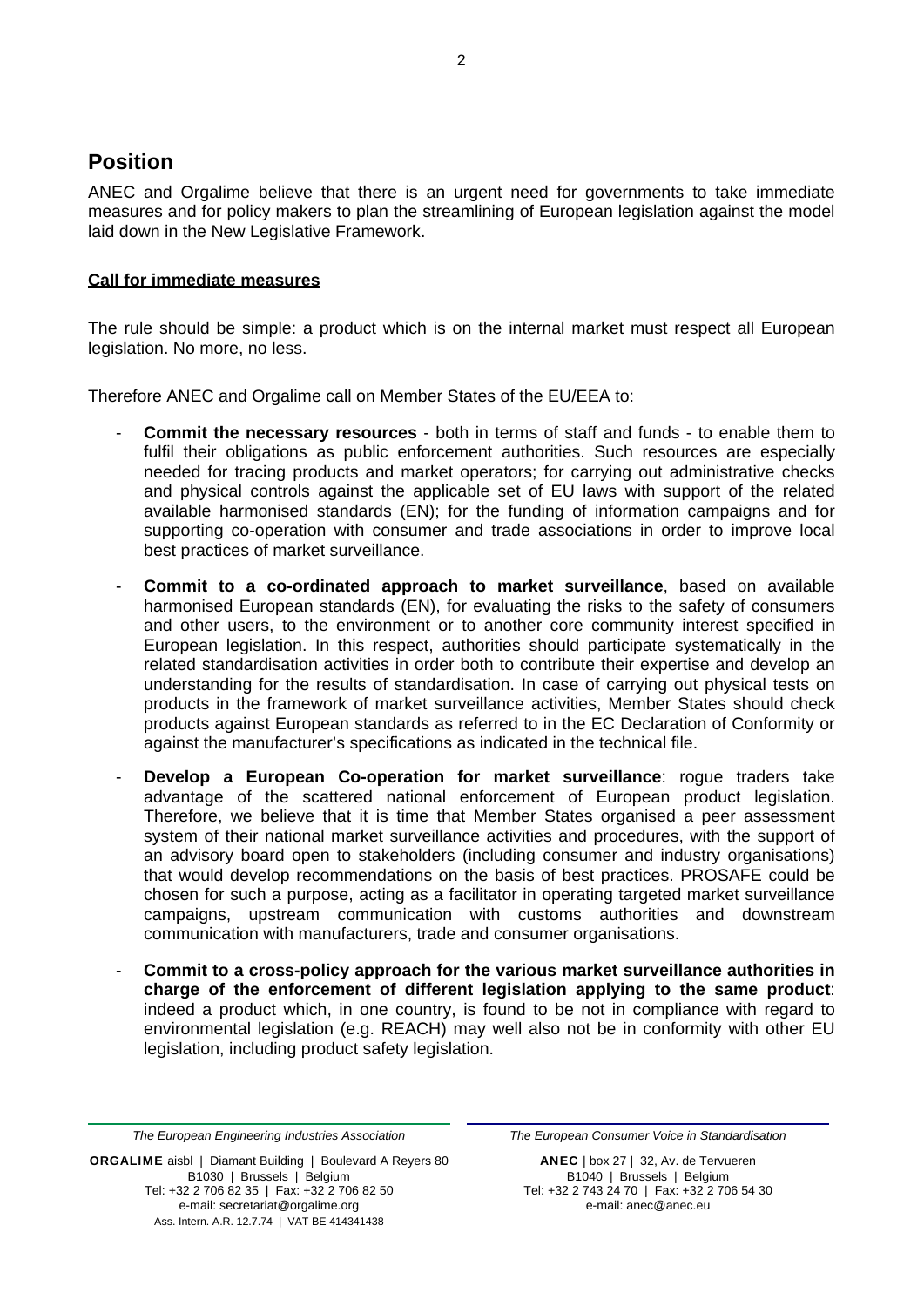Use ICSMS as a common platform of exchange of information in case of non **compliant products**: ICSMS should be improved and could provide such across-policy tool to enhance the speed and efficiency of EU-wide market surveillance and contribute to removing both unsafe and otherwise non compliant products from the market.

ANEC and Orgalime call on the European Commission to:

- Facilitate the implementation of the New Legislative Framework by **clarifying as soon as possible the relationship between Regulation 765/2008/EC and both the General Product Safety Directive 2001/95/EC and sectoral product legislation**, such as the Low Voltage Directive and the Machinery Directive, that apply to a large number of consumer products. In particular, the qualification of "serious risk" for rapid alert (RAPEX) notifications should be clarified too.
- **Strive to adopt a single set of Risk Assessment Guidelines for use by enforcement authorities**. The Risk assessment guidelines which have been developed for the enforcement of the GPSD need to take into consideration the manufacturer's risk assessment which is often documented in standards. This is necessary as the overwhelming majority of e.g. electro-technical consumer products are covered by the design requirements of sectoral legislation. Such clear risk assessment guidelines for authorities would contribute to building a common approach to the market surveillance of non-food products and removing varying legal interpretations by authorities and consequent legal uncertainty for manufacturers.

#### **Call for medium and longer term measures**

ANEC and Orgalime call on the Member States to:

- **Improve**, under co-ordination of the European Commission, **the scope, reliability and relevance of the EU Injury Database (IDB)**<sup>3</sup> on statistics detailing accidents and injuries at work, home and during leisure. This would require an ambitious research programme involving a credible set of volunteer hospitals across the EU, in order to monitor user/consumer behaviour in relation to the main product categories. This would clarify the concept of foreseeable misuse and enable suppliers to improve the safety of their products. It would also help market surveillance authorities to optimise their resources in improving the focus of their surveillance plans and strategies.
- **Strengthen their criminal laws on the placing of dangerous or non-compliant goods on to the Community market**. They should adopt deterrent penalties including heavy fines for operators who deliberately breach the rules. The administrative measures putting into effect product bans in particular, if the necessary dialogue with the market operators is not successful, should be made public as often as possible in order to make border controls and market surveillance more visible and act as a deterrent to rogue market operators.

ORGALIME aisbl | Diamant Building | Boulevard A Reyers 80 B1030 | Brussels | Belgium Tel: +32 2 706 82 35 | Fax: +32 2 706 82 50 e-mail: secretariat@orgalime.org Ass. Intern. A.R. 12.7.74 | VAT BE 414341438

*The European Consumer Voice in Standardisation* 

ANEC | box 27 | 32, Av. de Tervueren B1040 | Brussels | Belgium Tel: +32 2 743 24 70 | Fax: +32 2 706 54 30 e-mail: anec@anec.eu

*The European Engineering Industries Association*